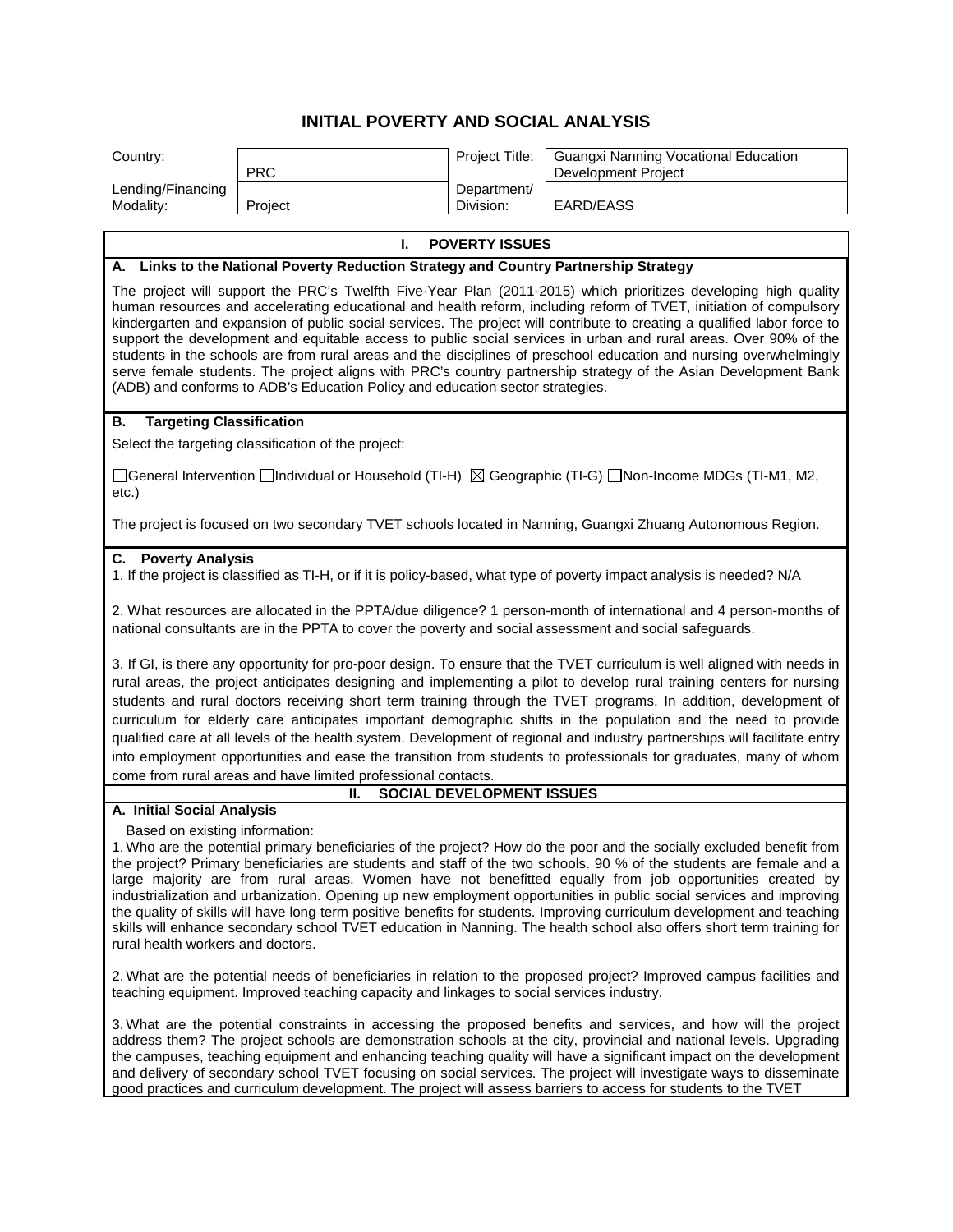schools and to social services industry and investigate the creation of effective regional cooperation partnerships at the local, national and international levels.

## **B. Consultation and Participation**

1. Indicate the potential initial stakeholders. Stakeholders include: Students and staff of the two schools, Nanning Education Bureau, Nanning DRC and Finance Bureau, Nanning TVET association, other TVET secondary schools providing public services TVET instruction, health and kindergarten public and private services and employers, regional cooperation partners.

2. What type of consultation and participation (C&P) is required during the PPTA or project processing (e.g., workshops, community mobilization, involvement of nongovernment organizations and community-based organizations, etc.)? Extensive consultation with stakeholders will be necessary during the PPTA. A survey, focus group discussions and key informant interviews are planned under the poverty and social assessment. Consultation will be conducted for the resettlement, environment and indigenous peoples safeguards.

| 3. What level of participation is envisaged for project design? |                                                                                                     |             |     |          |
|-----------------------------------------------------------------|-----------------------------------------------------------------------------------------------------|-------------|-----|----------|
| $\boxtimes$ Information sharing $\boxtimes$ Consultation        | $\Box$ Collaborative decision making                                                                | Empowerment |     |          |
|                                                                 | A Will a C&P plan be prepared during the project design for project implementation? $\boxtimes$ Ves |             | 'N∩ | Aleasa ا |

plan be prepared during the project design for project implementation?  $\boxtimes$  Yes explain.<br>C. Gender and Development

- 
- **Proposed Gender Mainstreaming Category: EGM**

1. What are the key gender issues in the sector/subsector that are likely to be relevant to this project/program? Women are overwhelmingly employed in the nursing and kindergarten teaching professions. The recent reforms in health and education will open up new employment opportunities in public and private provision of social services in health and education. Women have not benefitted equally from industrialization and urbanization. Rural women in particular have had difficulty in participation in the economic growth in the PRC. The project will enhance the quality of teaching, improve skills of students and seek to create better training and partnerships with industry employers to help ensure that women have equal opportunities in the workplace and are able to participate in the new economic opportunities. The project will assess issues such as affordability, employability and improved training opportunities.

2. Does the proposed project/program have the potential to promote gender equality and/or women's empowerment by improving women's access to and use of opportunities, services, resources, assets, and participation in decision making?

 $\boxtimes$  Yes  $\Box$  No Please explain. The project is focused on enhancing educational opportunities for nursing and kindergarten school teacher secondary school TVET. The project will be designed to be categorized as effective gender mainstreaming and a GAP will be prepared.

3. Could the proposed project have an adverse impact on women and/or girls or to widen gender inequality?  $\Box$  Yes  $\boxtimes$  No Please explain

| SOCIAL SAFEGUARD ISSUES AND OTHER SOCIAL RISKS<br>Ш. |                                                                                                                                                                                                       |                                                                                                                                                             |                                                                                                                                                                                                  |  |  |
|------------------------------------------------------|-------------------------------------------------------------------------------------------------------------------------------------------------------------------------------------------------------|-------------------------------------------------------------------------------------------------------------------------------------------------------------|--------------------------------------------------------------------------------------------------------------------------------------------------------------------------------------------------|--|--|
| <b>Issue</b>                                         | <b>Nature of Social</b><br>Issue                                                                                                                                                                      | Significant/Limited/<br>No Impact/Not Known                                                                                                                 | <b>Plan or Other Action</b><br><b>Required</b>                                                                                                                                                   |  |  |
| <b>Involuntary Resettlement</b>                      | Civil works will be<br>carried out on existing<br>state owned land or<br>land already owned<br>and occupied by a<br>school campus.                                                                    | Limited. No impact is<br>anticipated. Due diligence<br>will be conducted.                                                                                   | <b>Resettlement Plan</b><br><b>Resettlement Framework</b><br><b>Environmental and Social</b><br><b>Management System</b><br>Arrangement<br>None<br>$\boxtimes$ Uncertain                         |  |  |
| <b>Indigenous Peoples</b>                            | Nanning is located in<br>Guangxi Zhuang<br>Autonomous Region<br>and has a large<br>proportion of ethnic<br>minorities especially in<br>rural areas. Many of the<br>students come from<br>these areas. | Limited. Impacts are<br>anticipated to be positive. A<br>full scoping will be<br>conducted under the PPTA<br>and if necessary, an EMDP<br>will be prepared. | Indigenous Peoples Plan<br><b>Indigenous Peoples</b><br><b>Planning Framework</b><br><b>Environmental and Social</b><br><b>Management System</b><br>Arrangement<br>None<br>$\boxtimes$ Uncertain |  |  |